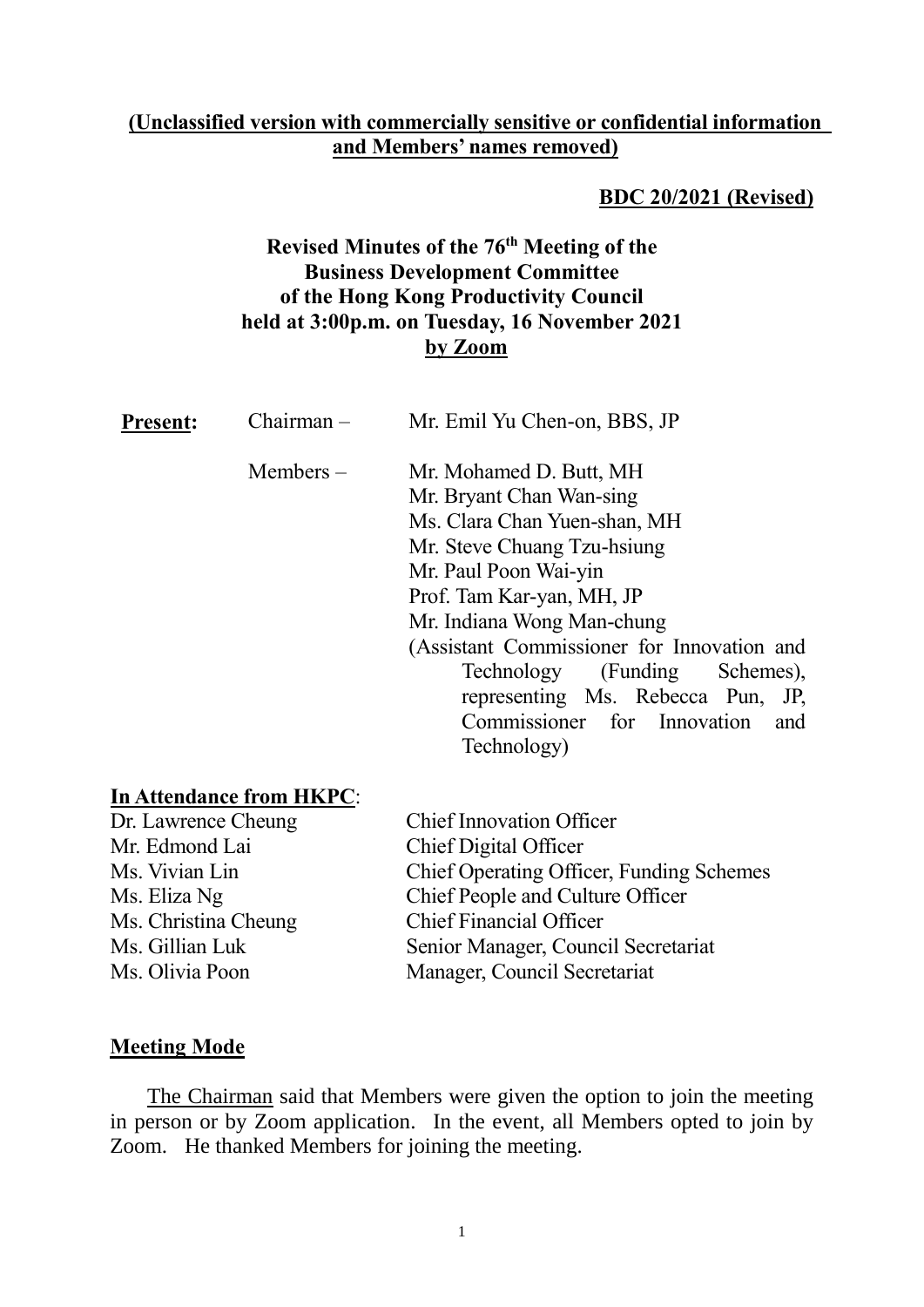## **Declaration of Interest**

The Chairman reminded Members to make declaration before the meeting should they observe any direct/pecuniary interest in any matter to be discussed at the meeting.

# **I. Confirmation of Minutes (BDC 14/2021 Revised)**

1. The Revised Draft Minutes of the 75<sup>th</sup> Business Development Committee (BDC) meeting held on 20 July 2021 had been circulated to Members and there were no further requests for amendments. The Revised Draft Minutes were taken as read and confirmed and the Secretariat would arrange signing of the Minutes by the Chairman.

# **II. Matter Arising**

# **(A) Report on Cooperation with Tsinghua University to Set up** 香港智能自 動化技術應用聯合實驗室

2. Members noted the report by that renovation of the smart automation technology application research centre, in collaboration with the Department of Automation of Tsinghua University (清華大學自動化系) and the Research Institute of Tsinghua, Pearl River Delta (清華珠三角研究院), had been completed. Formal opening would depend on when cross-boundary travel with the Mainland could be resumed for representatives from Tsinghua to come to Hong Kong.

# **III. 2022/23 Targets for Key Performance Indicators (BDC 16/2021)**

3. Invited by the Chairman to introduce the paper, briefed Members on the proposed Key Performance Indicator (KPI) targets for 2022/23 .

8. After discussion, Members endorsed for the Council's approval the proposed KPI targets for 2022/23 for inclusion in the Programme and Estimates for 2022/23.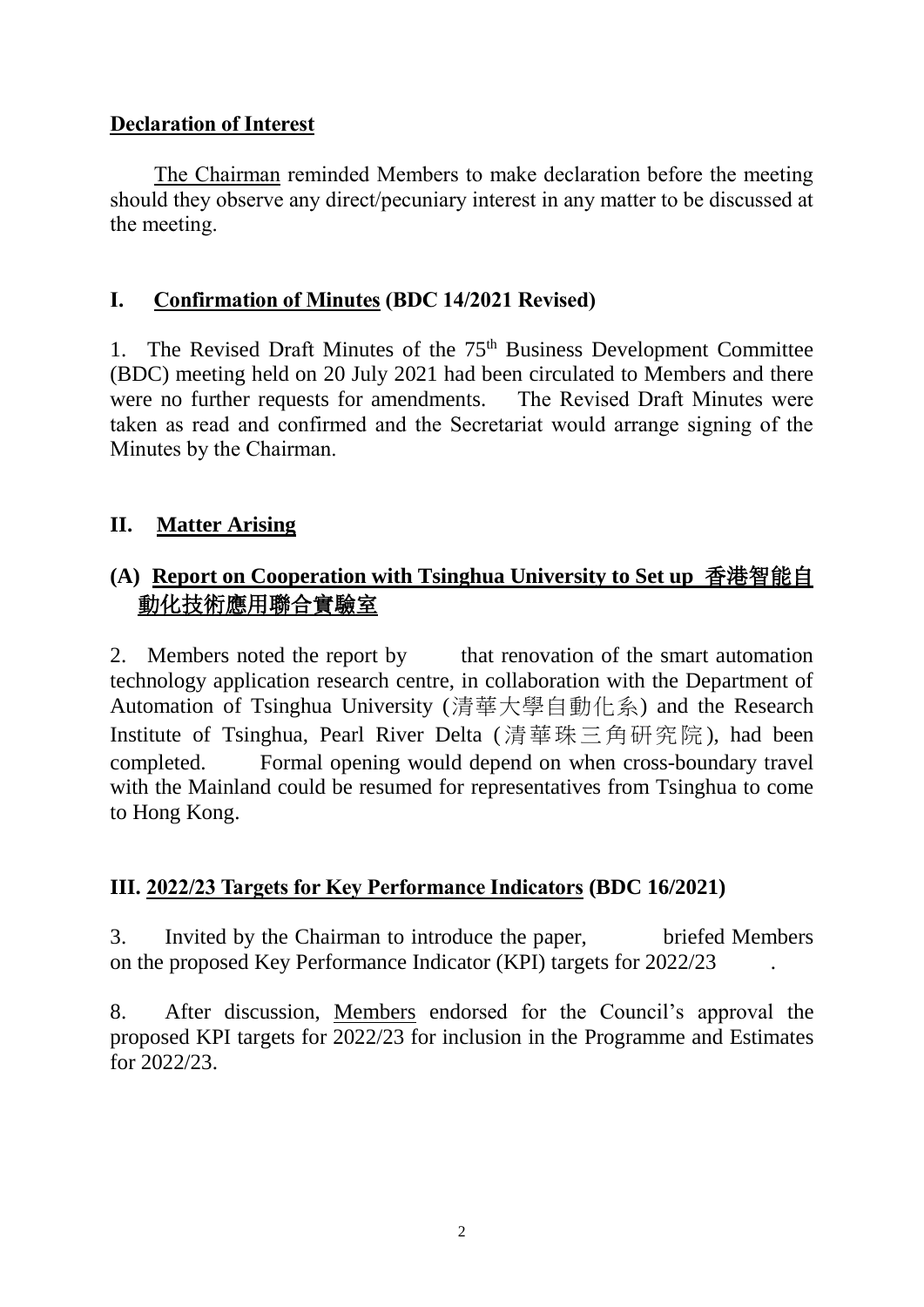# **IV. Report on HKPC's Mainland Subsidiaries (BDC 16/2021)**

9. Invited by the Chairman, briefed Members on the performance of HKPC's related entities in the Mainland in July – September 2021.

10. Members noted the business progress of HKPC's related entities in the Mainland up to September 2021 and the financial forecast of the WFOEs for 2022/23-2024/25 as outlined in Appendix 4 of the paper.

### **V. 2021/22 Mid-Term Report of Automotive Platforms and Application Systems R&D Centre (BDC 17/2021)**

11. Invited by the Chairman, briefed Members on the performance, major R&D projects and marketing activities of Automotive Platforms and Application Systems R&D Centre (APAS) during the first half of 2021/22.

12. Members noted the 2021/22 mid-term report of APAS.

## **VI. Report on Projects for Government Funding Schemes (April – September 2021) (BDC 18/2021)**

13. Members noted the report by that between April and September 2021, 14 projects with HKPC's involvement were approved for \$31.9M under government funding schemes as follows:

- (a) Innovation and Technology Fund (ITF): 10 approved projects for \$26.3M; and
- (b) Trade and Industrial Organisation Support Fund (TSF): 4 approved projects for \$5.6M.

#### **VII. Final Performance Review of Completed ITF Projects (BDC 19/2021)**

14. Members noted the final performance review of 3 completed ITF projects, as follows:

- (a) Development of High Power Silicon Carbide Power Module for Electric Vehicle Quick Chargers;
- (b) Development of Visible Light Anti-bacteria and Anti-odor Coating Materials for Vehicle Interiors; and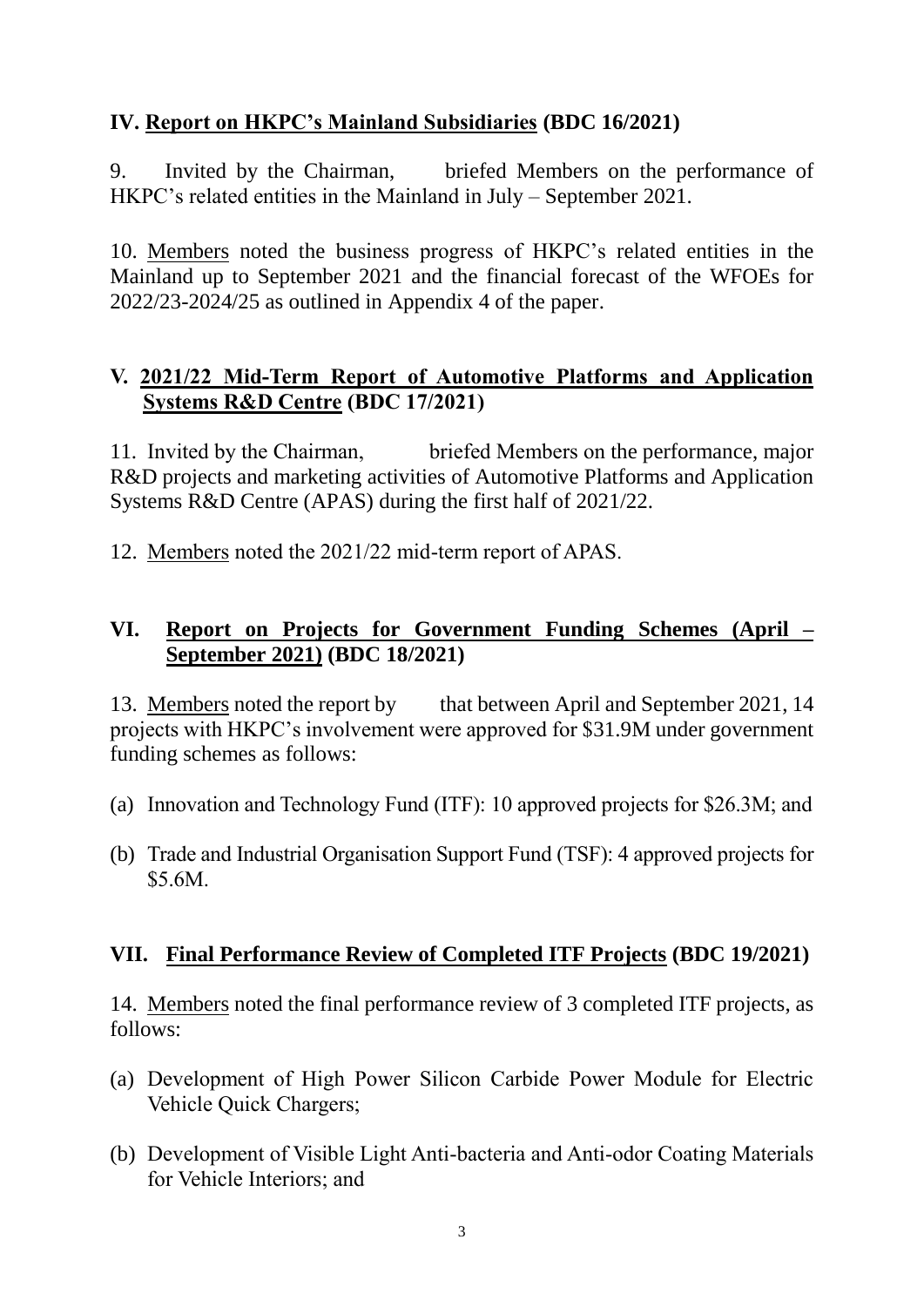(c) Trial: Development of New Generation Advanced Motorcycle Electronic Fuel Injection System.

# **VIII. Any Other Business**

# **(A)Re-industrialisation Study - Hong Kong**

15. Members received a presentation by on the major findings of a "Reindustrialisation Study - Hong Kong" conducted by HKPC in collaboration with HKU Business School in July - September 2021. Involving over 180 local companies through questionnaires and focus group meetings, the study aimed to explore the conditions and challenges faced by Hong Kong's FoodTech, HealthTech and GreenTech sectors in re-industrialisation.

- 16. Highlights of the presentation on the study findings were as follows:
- (a) 52% of the surveyed companies had plans to move or extend their production lines to Hong Kong, from which they could radiate out to their target markets covering Hong Kong, the Mainland and Southeast Asia;
- (b) the space requirement of around 40% of the companies polled was less than 10,000 square feet;
- (c) the major challenges perceived by the surveyed companies were space and talent shortages. HKPC was well-positioned to assist the local industry to deal with these challenges by virtue of its Industry 4.0 services (intelligent production, lean plant layout, customised technical support) and FutureSkills learning programmes;
- (d) half of the surveyed companies were aware of Industry 4.0 and the advantages brought by digital transformation; and
- (e) the potential for "new generation semiconductors" to be developed into an emerging industry whose broad supply chain and the abundant demand in the Mainland would bring enormous opportunities to the Hong Kong industry and contribute to re-industrialisation in Hong Kong. To follow up, HKPC was going to organise a HK-INC consultation session in December 2021 to deep dive into this development direction.